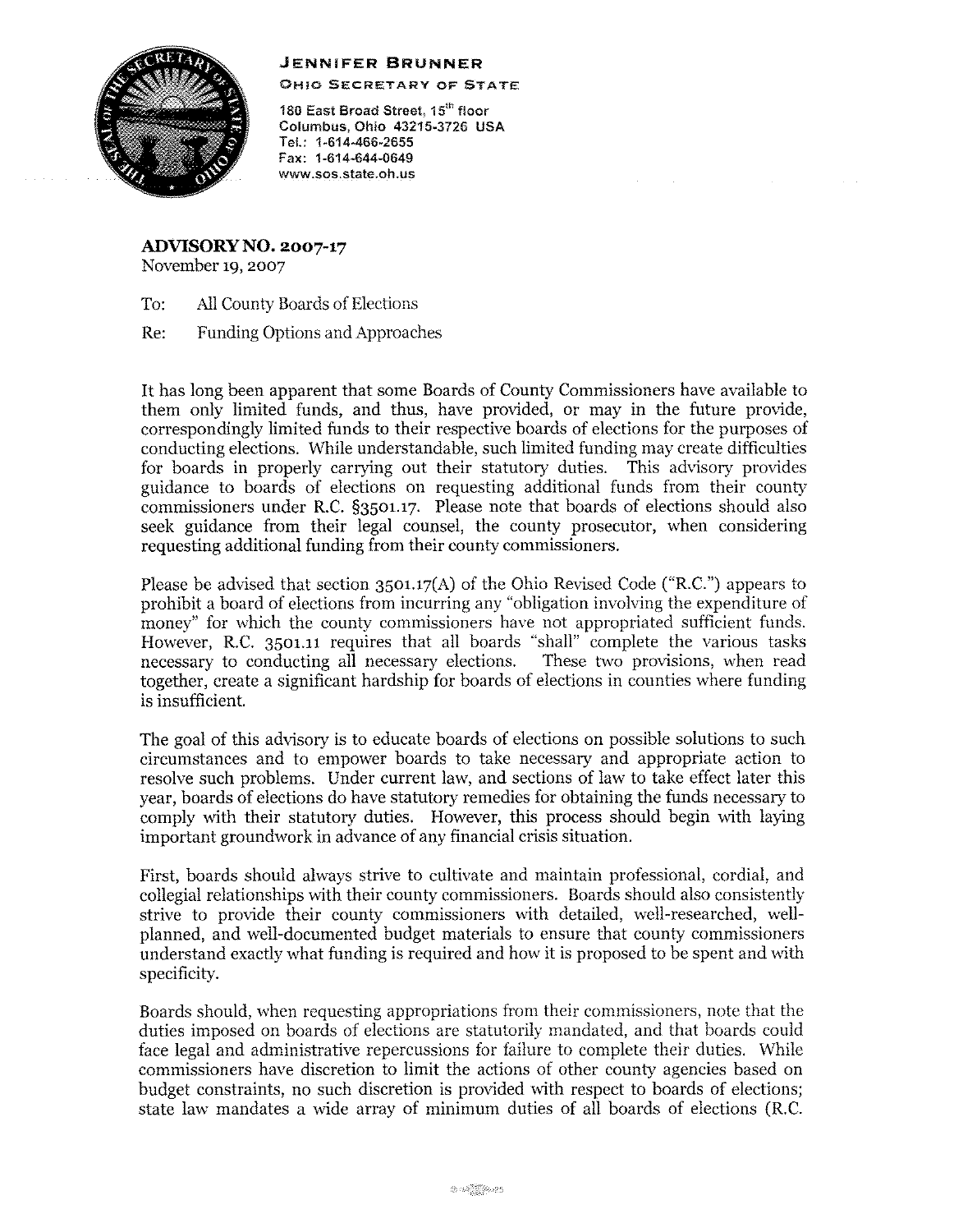3501.11). Further, the secretary of state is charged, as the chief elections official for the State of Ohio, both with ensuring that boards complete their duties and with taking appropriate action with respect to boards unable or unwilling to do so.

When a board finds itself short of funding necessary to properly conduct a particular election, it should respectfully communicate that fact, as well as the reasons for the shortfall, to the commissioners as early as possible, along with a request for additional appropriations that will remedy the problem. Such circumstances should also be communicated to the secretary of state through a board's elections attorney or the director of elections or elections administrator in the secretary of state's office.

Second, the General Assembly recently enacted new legislation (Am. Sub. H.B. 199), which, among other things, provides a new method by which boards may obtain additional funding. Newly enacted R.C. 3501.17(!), which took effect on September 29, 2007, provides as follows:

At the request of a majority of the members of the board of elections, the board of county commissioners may, by resolution, establish an elections revenue fund. Except as otherwise provided in this division, the purpose of the fund shall be to accumulate revenue withheld by or paid to the county under this section for the payment of any expense related to the duties of the board of elections specified in section 3501.11 of the Revised Code, upon approval of a majority of the members of the board of elections. The fund shall not accumulate any revenue withheld by or paid to the county under this section for the compensation of the members of the board of elections or of the director, deputy director, or other regular employees in the board's offices, other than compensation for overtime worked.

Notwithstanding sections 5705.14, 5705.15, and 5705.16 of the Revised Code, the board of county commissioners may, by resolution, transfer money to the elections revenue fund from any other fund of the political subdivision from which such payments lawfully may be made.

Use of this new statute will allow boards of elections to accumulate funds in a manner previously unavailable to them. Specifically, if the Commissioners in a particular county adopt a resolution as outlined in the statute, the board in that county may receive all or part of charge-backs, which the board may then apply to future elections. If a board is interested in using this new statutory tool, it should address a request for a resolution to its county commissioners.

Finally, if a board does not initially receive sufficient funds from the commissioners, and/or does not receive sufficient additional funds from the commissioners after a request for additional, necessary funds, such that the board is unable properly conduct elections, the board should, in consultation with its legal counsel, the county prosecutor, turn to the remedy provided in R.C. 3501.17(A). That statute provides that if the commissioners fail to appropriate an amount sufficient to provide for the necessary and proper expenses of the board "pertaining to the conduct of elections, the [board] may